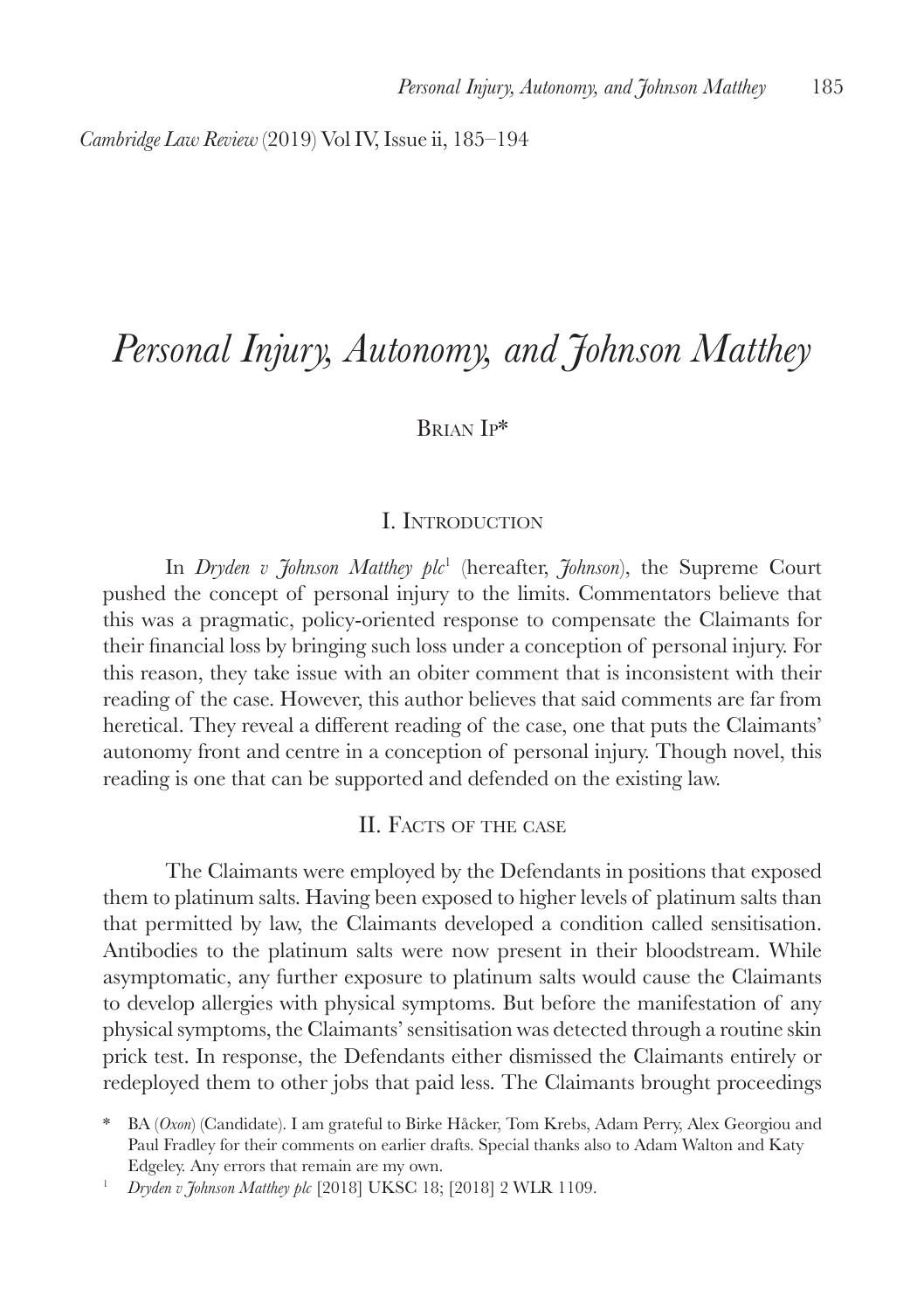against the Defendants, alleging negligence on the part of the Defendants. They sought damages for loss of earnings resulting from their redeployment or termination.2

At first instance, Jay J held that platinum salt sensitisation was not itself a physical injury.3 The Claimants thus had no cause of action. This was upheld in the Court of Appeal.4 Sales LJ, giving the sole substantive judgment, treated the sensitisation as prior to and separate from any future allergy. His Lordship noted that there was a distinction between platinum salt sensitisation and the pneumoconiosis suffered by the Claimants in *Cartledge v E Jopling & Sons*. <sup>5</sup> Unlike pneumoconiosis, platinum sensitisation had no detrimental physical effects in the course of ordinary life.<sup>6</sup> It would only lead to future allergy (and so personal injury) if the Claimants continued to be exposed to platinum salts. As the Claimants were removed from such an environment, the sensitisation was now harmless, much akin to the symptomless and harmless pleural plaques in *Rothwell v Chemical & Insulating Co.*<sup>7</sup> For these reasons, his Lordship dismissed the Claimants' appeal.<sup>8</sup>

On appeal to the Supreme Court, the Claimants argued that platinum salt sensitisation, albeit asymptomatic, amounted to physical injury. The lost earnings resulting from the redeployment and dismissal were consequential economic losses that could be recovered by the plaintiff. The Claimants argued in the alternative that the Defendants had assumed responsibility to the Claimants in respect of their lost earnings.

On the other hand, the Defendants claimed that the negligent breach had merely increased the risk of physical injury, *i.e.*, the physical allergies, to the Claimants. The sensitisation was not in and of itself physical injury. Further, redeploying and dismissing the employees were steps taken to avoid the physical injury and so could not form the basis of any claim.

## III. The judgment

Lady Black JSC, giving the only substantive judgment, rejected the Defendants' arguments. Lady Black held that platinum salt sensitisation could not be distinguished from platinum salt allergy, such that the sensitisation itself amounted to damage.<sup>9</sup> Although platinum salt sensitisation was asymptomatic,

<sup>&</sup>lt;sup>2</sup> *ibid* [2]–[3].<br><sup>3</sup> *Creenway n*  $\tilde{t}$ 

<sup>&</sup>lt;sup>3</sup> *Greenway v Johnson Matthey plc* [2014] EWHC 3957 (QB); [2015] PQIR P10.<br><sup>4</sup> *Greenway v Hohnson Matthey blc* [2016] EWCA Civ 408: [2016] 1 WLR 4487

<sup>4</sup> *Greenway v Johnson Matthey plc* [2016] EWCA Civ 408; [2016] 1 WLR 4487.

<sup>5</sup> *Cartledge v E Jopling & Sons* [1963] AC 758 (HL).

<sup>6</sup> *Greenway* (CA) (n 4) [21].

<sup>7</sup> *Rothwell v Chemical & Insulating Co* [2007] UKHL 39; [2008] 1 AC 281.

<sup>8</sup> *Greenway* (CA) (n 4) [30]–[33].

<sup>9</sup> *Johnson* (n 1) [37].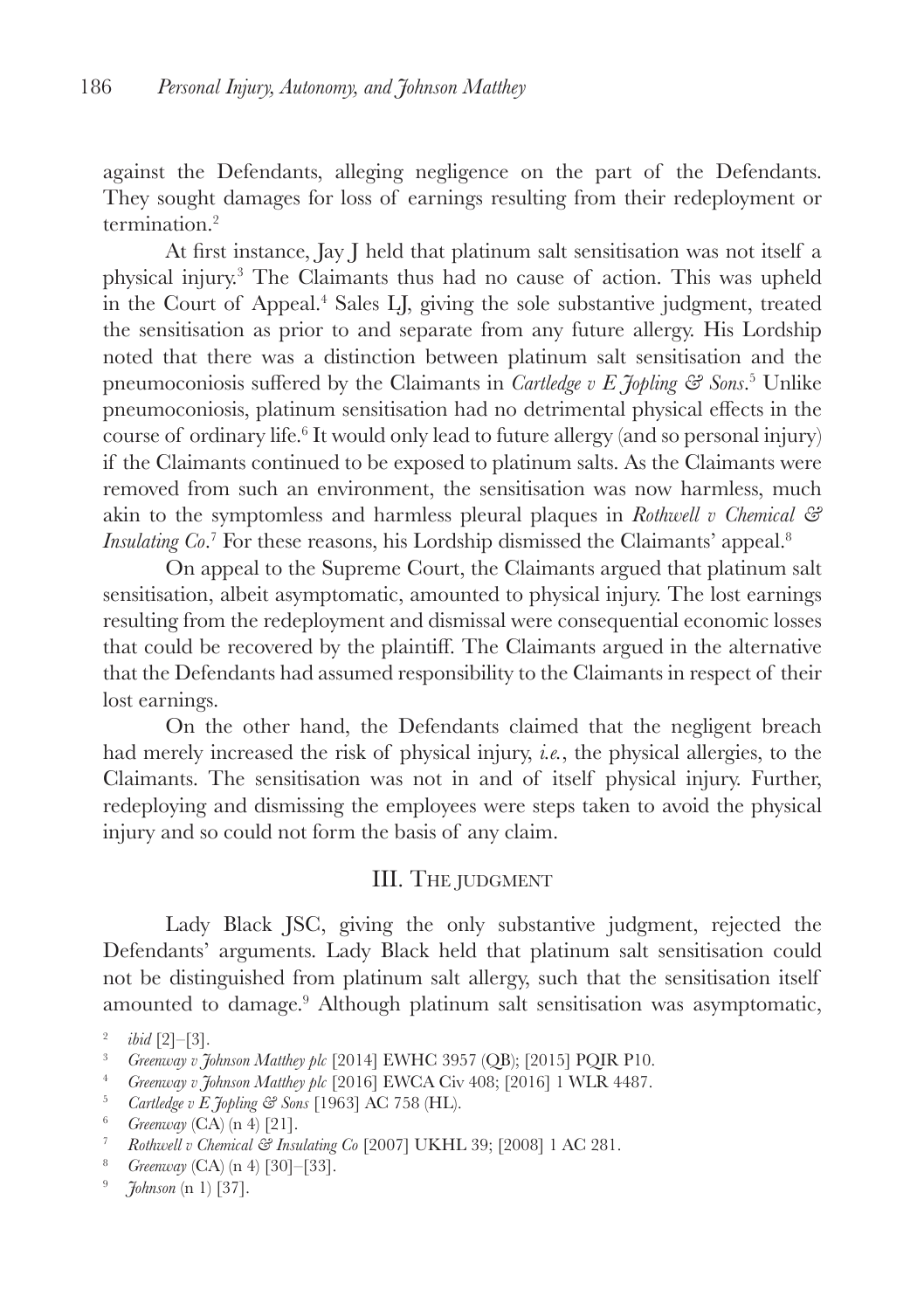the presence of symptoms is not a prerequisite for personal injury. In *Cartledge*, the Claimants contracted pneumoconiosis in the course of their work. This condition caused scarring of the lung tissue. Although asymptomatic, the Claimants suffered a reduction in their lung capacity and were more susceptible to diseases.10 The House of Lords held that the Claimants had suffered actionable physical injury, on the basis that in "unusual exertion or at the onslaught of disease he [*sic*] may suffer from his [*sic*] hidden impairment".11

Having put to bed any contention over the asymptomatic point, Lady Black proceeded to apply the decision of the House of Lords in *Rothwell*. 12 That case concerned workers who were exposed to asbestos fibres as a result of their employer's negligence. These workers later developed pleural plaques in their lungs and brought a claim against their employer for personal injury. The House of Lords dismissed their claim on the basis that they had not suffered any such physical injury. Damage, Lord Hoffmann said, was "an abstract conception of being worse off, physically or economically, so that compensation is an appropriate remedy".13 The pleural plaques were simply a marker of exposure to asbestos dust. They did not cause any problems themselves and would not lead to anything harmful.<sup>14</sup> The present case was different, noted Lady Black. The Claimants started out with the bodily capacity to work around platinum salts. As a result of the Defendants' breach of duty, the Claimants lost this safety net and "therefore their capacity to work around platinum salts".15

This was a point of contention during the course of argument. Counsel for the Defendants argued that the Claimants had not been sensitised to something present in everyday life, but merely to a restricted and dangerous chemical only present in that particular employment context. As such, the risk of allergy could be averted simply by preventing them from working in situations involving platinum salts.16 Recall that this too, was the view adopted by the Court of Appeal. But Lady Black disagreed, rejecting any such suggestion out of hand. In her words, "ordinary life is infinitely variable".<sup>17</sup> Indeed, there is nothing 'ordinary' in ordinary life – what is ordinary must be judged according to the particular individual. Lady Black gave the example of coffee tasters whose sense of taste was impaired, or expert perfumers who lost their sense of smell, such that they were no longer able to

- <sup>12</sup> *Rothwell* (n 7).
- <sup>13</sup> *ibid* [7].
- <sup>14</sup> *Johnson* (n 1) [22].
- <sup>15</sup> *ibid* [37].
- <sup>16</sup> *ibid* [39].
- <sup>17</sup> *ibid* [39].

<sup>10</sup> *Cartledge* (n 5) 760–2.

<sup>11</sup> *ibid* 779.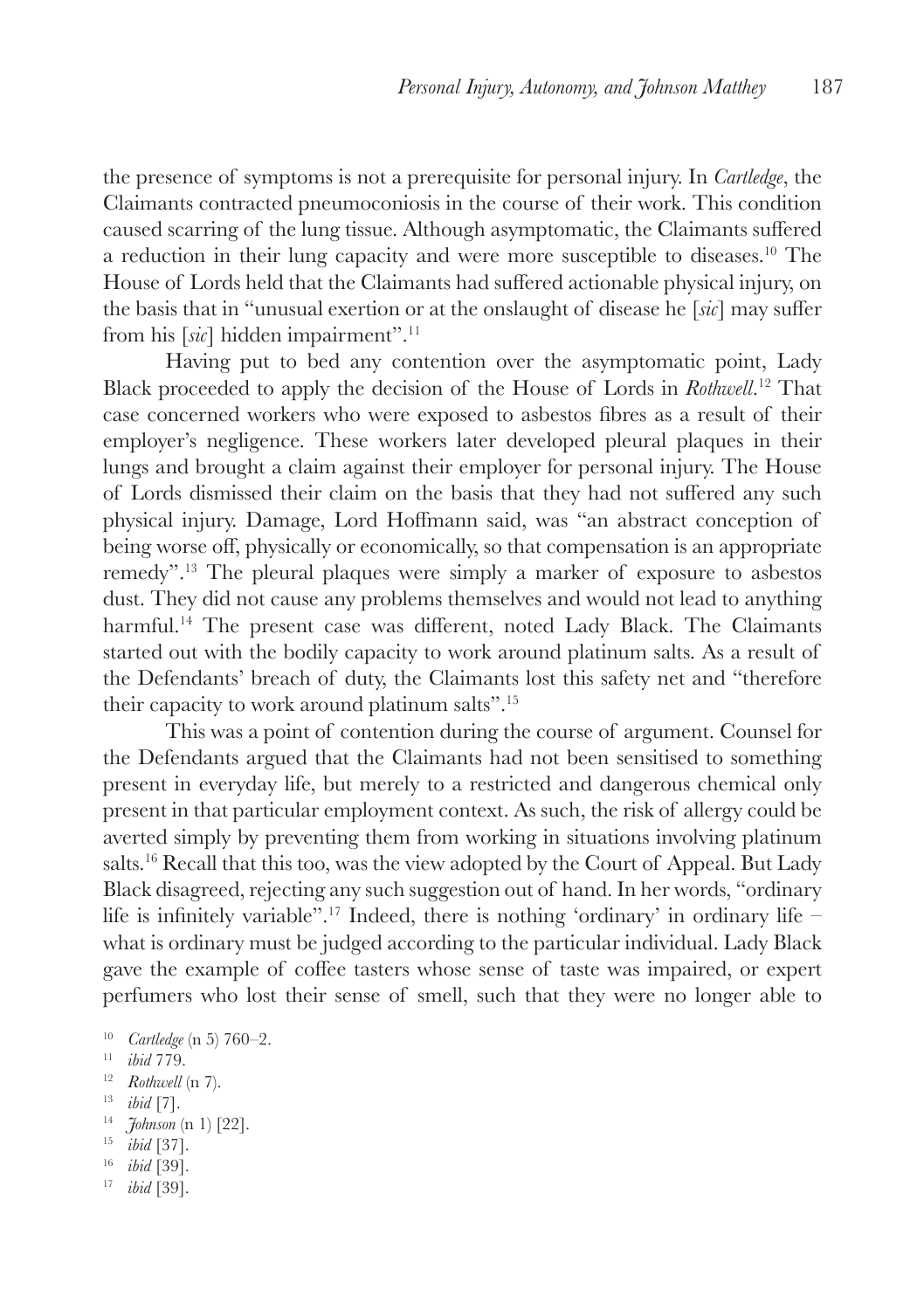continue in that line of work.18 Surely, they could be said to have suffered personal injury. Similarly, the sensitisation prevented the Claimants from working in a field of their choice. As a result, they earned less than they could have, which left them worse off. This was sufficient to amount to personal injury. For this reason, some commentators have alluded to this concept of "damage to the person" as opposed to mere "damage to the body".19

If Lady Black had stopped here, there would be relatively little controversy. However, Her Ladyship made some *obiter* comments that have troubled commentators.20 Responding to questions by counsel, Her Ladyship held that the hypothetical worker who was about to retire or change occupation would nonetheless have suffered actionable personal injury.<sup>21</sup>

## IV. Conceptions of loss and injury

# A. LOSS OF FUTURE PROFITS

At first glance, the approach adopted by the court in *Johnson* appears to be consistent with that adopted in professional negligence cases. These are commonly classified as 'loss of a chance' cases, but this terminology is misleading for they are not claims for a mere increase in risk. Green distinguishes the former from the latter in the following way. She says that in these cases "the chance exists independently of the breach of the duty, such that the breach affects the claimant's ability to avail herself of that chance, but not the substance of the chance itself ".22 In other words, the gist of the action is the lost opportunity to earn profits. There are three essential elements to such a claim:

- 1. The Claimant had the opportunity to make a choice about X.
- 2. But for the Defendants' breach, the Claimant would have acted differently in relation to X.
- 3. In acting differently, the Claimant could have availed themselves of a potential profit from X.

In order to prove that they had a shot at that potential profit, the Claimant has to show that they would have acted differently but for the Defendants'

- <sup>19</sup> Robert Weir QC, 'What is a Personal Injury Anyway?' (2018) 4 Journal of Personal Injury Law 263, 269.
- <sup>20</sup> Jonathan Morgan, "The Outer Limits of "Personal Injury"" (2018) 77 CLJ 461; Jarret J Huang, "*Dryden v Johnson Matthey*: The Boundaries of Actionable Damage" (2019) 82 MLR 737.

<sup>18</sup> *ibid* [41].

<sup>21</sup> *Johnson* (n 1) [45].

<sup>22</sup> Sarah Green, *Causation in Negligence* (Hart 2015) 154.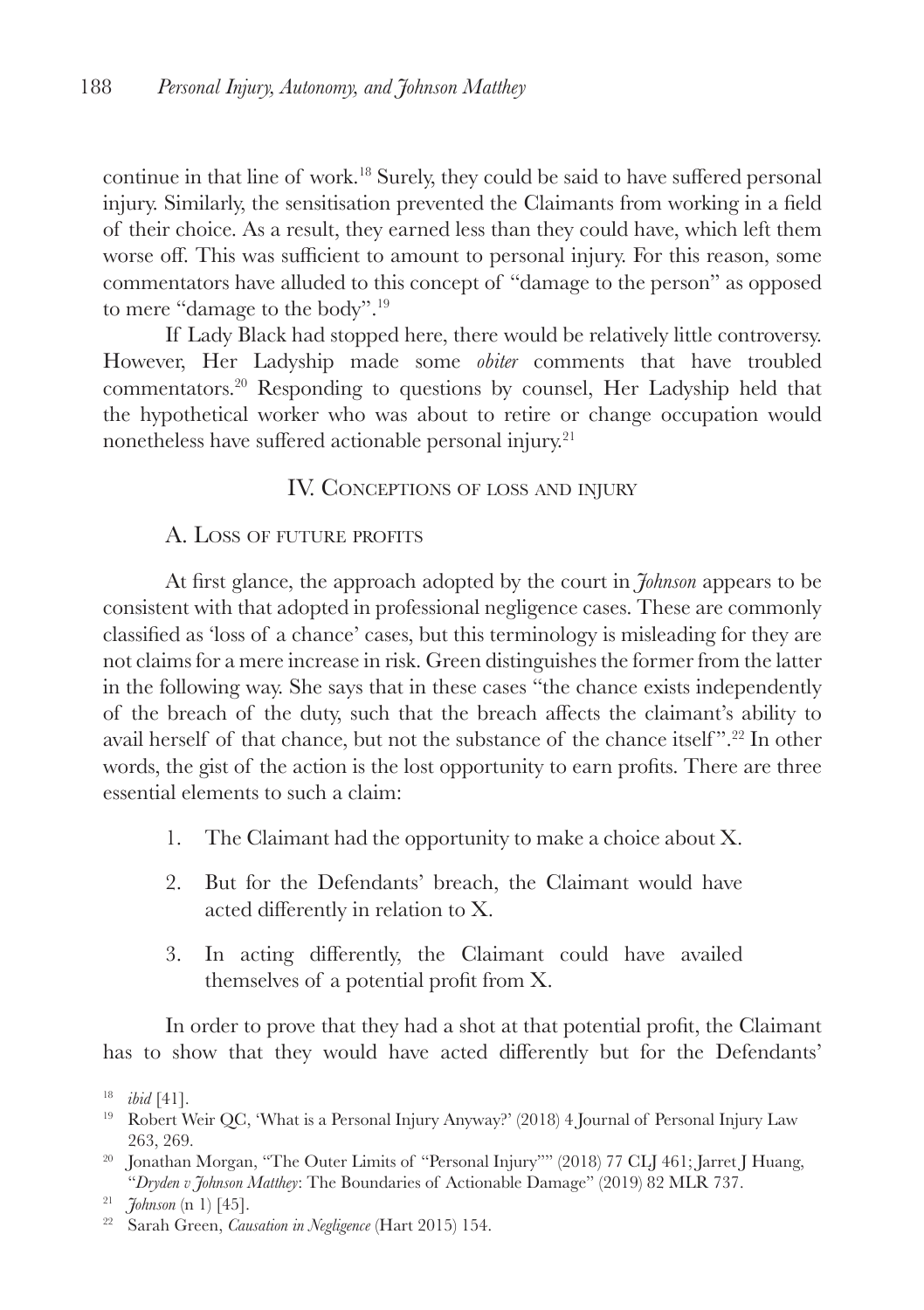negligent action, to avail themselves of that chance.23 Although Lady Black made no reference to this line of cases, her reasoning bears striking resemblance to that adopted in said cases. In *Johnson*, the Claimants had lost the capacity to work around platinum salts as a result of the Defendants' breach of duty. As a result, the Claimants were prevented from working in an occupation of their choice. Had they continued in their line of work they would have earned a higher salary. For this reason, Morgan considers that the "negative effects were essentially financial not physical ones".24

Understanding *Johnson* in these terms, we can see how Lady Black's obiter comments are problematic. Recall Lady Black said that the hypothetical Claimant who was about to retire or change jobs would nonetheless suffer personal injury. Such a Claimant would satisfy element 1 above. But he fails to satisfy element 2 or 3. The recent case of *Perry v Raleys Solicitors*25 reminds us what we are to make of such a Claimant. The Claimant in *Perry* was afflicted with a particular condition as a result of his employer's negligence. He retained the Defendants as his solicitors to make a claim under a compensation scheme established by the Department for Trade and Industry. The Claimant alleged that the Defendants' negligence caused him to lose the chance to gain additional compensation. At trial, it transpired that the Claimant was unable to prove he met the criteria for additional compensation. The Supreme Court allowed the Defendants' appeal on this basis. It held that unless the Claimant could prove that but for the Defendants' breach he would have acted differently, the Claimant would not have lost any 'chance' at all. Accordingly, Lady Black's hypothetical Claimant would not have suffered personal injury. Commentators have seized on this reasoning to criticise this part of Lady Black's judgment. Huang argues that Lady Black conflates the issue of damage with that of quantification.26 Any Claimant who was about to retire could only be said to have suffered negligible injury, for which he could not recover. Morgan too seems troubled by this. He raises the example of the hypothetical university lecturer who was negligently exposed to platinum salts.<sup>27</sup> It would be problematic, says Morgan, for such an individual to recover. Yet this would be precisely the result should Lady Black be correct.

The validity of these criticisms, however, depends on the above reading of *Johnson* being correct. Yet the court did not reason in quite those terms. At paragraph 44 of her judgment Lady Black says: "Once the sensitisation is

- $26$  Huang (n 20) 742-3.
- <sup>27</sup> Morgan (n 20) 463.

<sup>23</sup> *Perry v Raleys Solicitors* [2019] UKSC 5; [2019] 2 WLR 636 [19]–[23]; *Allied Maples Group Ltd v Simmons & Simmons* [1995] 1 WLR 1602 (CA); Green (n 22) 154.

<sup>24</sup> Morgan (n 20) 464.

<sup>25</sup> *Perry* (n 23).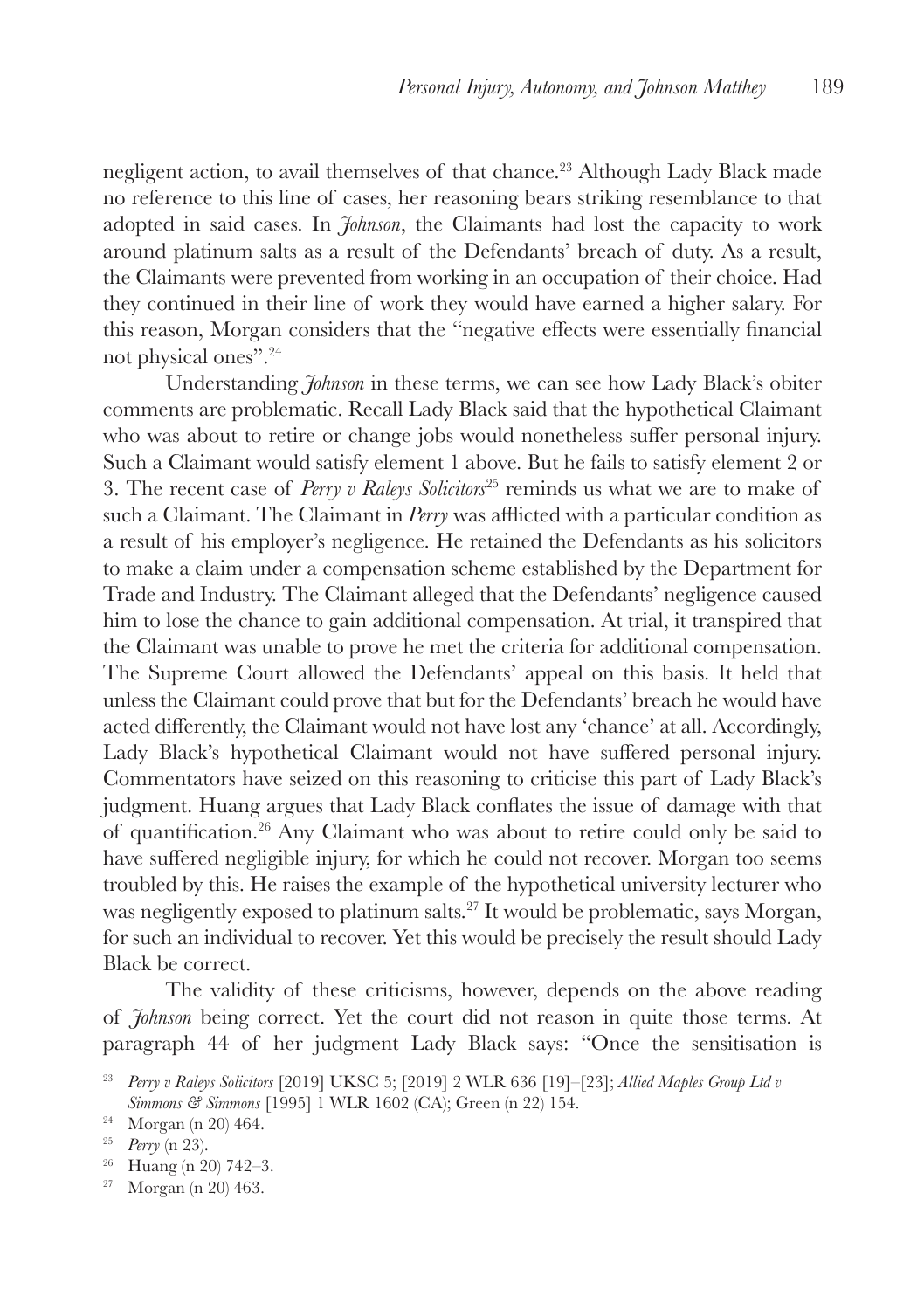identified as an actionable injury in its own right, the company's arguments that the Claimants are, in reality, claiming only for their lost earnings and therefore for pure economic loss also falls away."

Lady Black juxtaposes actionable injury with lost earnings in rejecting the Defendants' arguments on pure economic loss. This contrast suggests that the court did not regard the lost earnings as *constitutive of*, but rather *consequential on* the Claimants suffering personal injury.28 If this is correct, then personal injury must be established independently from and prior to the claim for lost earnings. Consider the hypothetical situation of a Claimant that has developed sensitisation to alcohol, such that the consumption of a single drop will cause him to break out in hives. Our Claimant's work does not involve alcohol of any kind, nor does he intend to work around it. In his personal life, he is a teetotal. Nevertheless, we would still say that he has suffered personal injury, even if he cannot be said to have lost any future earnings.<sup>29</sup> If so, then any explanation for why the sensitisation amounted to personal injury must lie elsewhere.

## B. Rights to autonomy

Such an explanation might, counter-intuitively, be found in Lady Black's obiter comments. The Claimants in *Johnson* did not lose the opportunity to make a gain, but rather suffered an infringement of some limited right to make a decision about themselves. It is the infringement of this right that constitutes damage. Such a conception would involve:

- 1. A breach of the posterior duty (the Defendants' duty to ensure safe working conditions), the breach of which causes;
- 2. The infringement of an anterior right (the right to make future decisions about one's occupation)

This view of rights protecting rights is given support by the recent case of *Morris-Garner v One Step (Support) Ltd.*30 That case dealt with the issue of when a claimant can recover 'negotiation damages' for breach of contract. Before this case, the courts were of the view that negotiation damages were a discretionary remedy for breach of contract.<sup>31</sup> But Lord Reed, with whom the majority agreed, rejected this line of thought. Negotiation damages were awarded for breach of contracts that created or protected ancillary rights valued as assets. One such example is a contractual license to use intellectual property. In such cases, the

<sup>28</sup> *Johnson* (n 1) [44].

<sup>&</sup>lt;sup>29</sup> My thanks to Birke Håcker for this example.

<sup>30</sup> *Morris-Garner v One Step (Support) Ltd* [2018] UKSC 20; [2018] 2 WLR 1353.

<sup>31</sup> *ibid* [81], see also *Experience Hendrix LLC v PPX Enterprises Inc* [2003] EMLR 25 (CA) [34]–[35] (Mance LJ).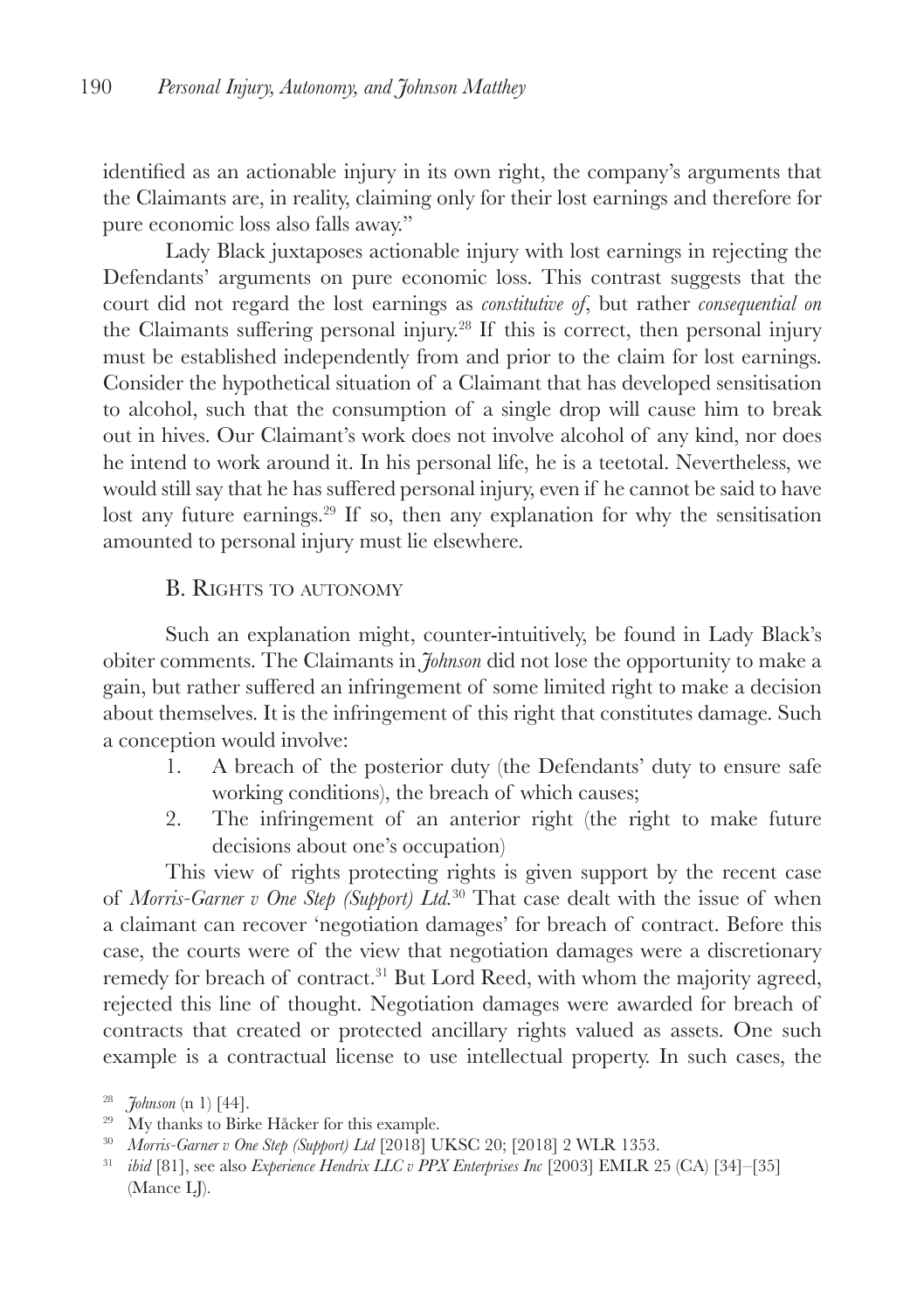breach of contract would cause the loss of a valuable asset, to be measured by the economic value of the protected right.32

In the realm of 'loss of a chance', Green argues convincingly that the claimant in *Chester v Afshar*33 recovered because she lost a chance to decide whether to undergo the surgery.34 Dr Afshar was a surgeon who advised Ms Chester to undergo a spinal surgery. He failed to inform Ms Chester that the procedure carried a small risk that the patient would develop cauda equina syndrome. Ms Chester agreed to the surgery, and subsequently developed the syndrome. She sued the Defendants in negligence. On appeal to the House of Lords, their Lordships dismissed the Defendants' appeal and held Dr Afshar liable in negligence.35 Yet Ms Chester did not lose the opportunity of gaining a better outcome. The risk of injury was inherent within the operation. At trial, she even conceded that had she been told about the risk of injury, she might still have agreed to the surgery at some other time.36 What she suffered was an infringement of her right to make informed decisions concerning bodily integrity,<sup>37</sup> which in itself amounted to damage.

Steel astutely observes the difference between this category of cases and that of 'lost opportunity to make a profit' cases in his analysis of *Chaplin v Hicks*. 38 The Claimant was a beauty contestant who was shortlisted for an interview. On the basis of the interview, a select few were to be awarded actress engagements. The Defendants failed to inform the Claimant of her interview time, thereby breaching his contract.<sup>39</sup> On appeal, the Court of Appeal allowed the Claimant's appeal for substantial damages. Yet their Lordships did not do so on the basis that she had lost a chance of winning. Rather, the Claimant was entitled to recover because she had lost the right to participate in the contest. As this was a right of value, the Claimant was able to recover damages amounting to the pecuniary value of that right.<sup>40</sup>

The courts have adopted a similar approach in cases involving wrongful conception. In *Rees v Darlington Memorial NHS Trust*, 41 the Claimant was a disabled mother who went for a sterilisation procedure at the Defendants' hospital. The procedure was negligently performed by the Defendants. The Claimant later successfully conceived a healthy child and brought a claim against the Defendants

- <sup>32</sup> *One Step* (n 30) [92]–[95].
- <sup>33</sup> *Chester v Afshar* [2005] 1 AC 134 (HL).
- <sup>34</sup> Green (n 22) 158-160.
- <sup>35</sup> *Chester* (n 33) [11].
- <sup>36</sup> *ibid* [31]–[32].
- <sup>37</sup> *ibid* [16]–[18], [24]. This right was recognised in *Montgomery v Lanarkshire Health Board* [2015] UKSC 11; [2015] 1 AC 1430 albeit not in this context of rights protecting rights.
- <sup>38</sup> Sandy Steel, *Proof of Causation in Tort Law* (CUP 2015) 296.
- <sup>39</sup> *Chaplin v Hicks* [1911] 2 KB 786 (CA), 786–8.

<sup>41</sup> *Rees v Darlington Memorial NHS Trust* [2004] 1 AC 309 (HL).

<sup>40</sup> *ibid* 793, 796.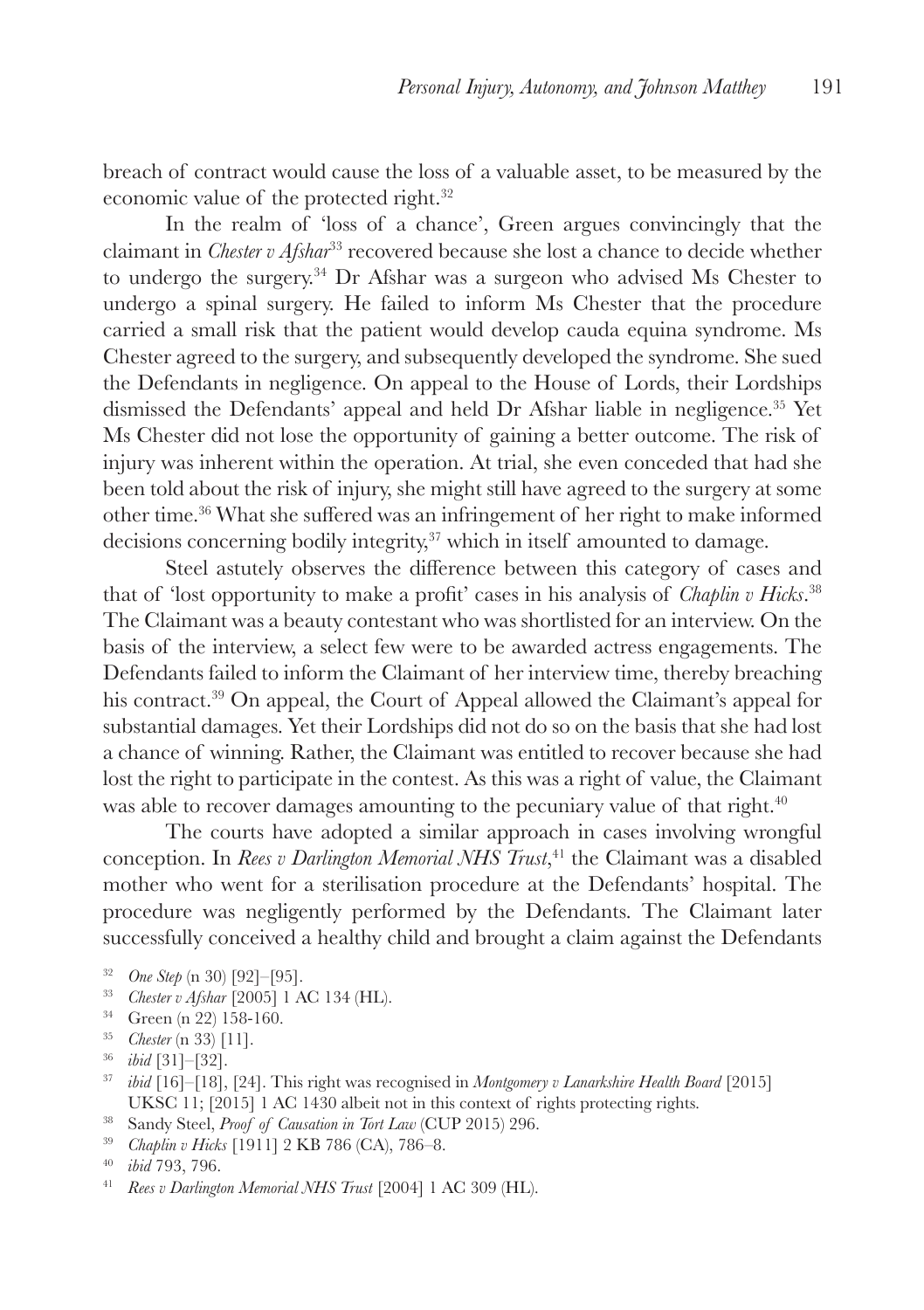for damages. The House of Lords rejected the claim, on the basis that the birth of a child is not a wrong. But their Lordships nevertheless allowed the Claimant to recover for the lost autonomy to order her family life.42

This is consistent with the approach adopted by the court in *Johnson*. The Defendants breached their duty of care to provide a safe working environment for the Claimants. As a result, the Claimants were exposed—and developed sensitisation—to platinum salts. This sensitisation amounted to an infringement of the Claimants' limited right to choose their occupation, the economic value of which was measured by the possibility of continuing in the same line of work.

#### V. When such rights might exist

If this is correct, the question that follows is: 'when might such rights exist?'. It is clear that we have no general free-standing right to autonomy. Almost every action has the potential to affect the autonomy of others. If the law treats a mere reduction in valuable choices as actionable damage, it would open the door to large and indeterminate liability in tort.<sup>43</sup> As Steel notes, this parallel is reflected in the approach the law takes in dealing with pure economic loss.44 Losing wealth entails losing valuable options that could be pursued with that wealth. But no one seriously suggests that we have a freestanding right to economic gain.<sup>45</sup>

That is not to say, however, that we should not recognise a limited duty in some circumstances. As Cane notes, whether A is said to have caused something to happen to B depends in part on B's obligations to  $A<sup>46</sup>$  A plausible explanation is that in exceptional relationships of trust and confidence, the law deems B to have assumed responsibility to A not to negligently impinge on his autonomy.47 Such relationships would include employer and employee (*Johnson*) or doctor and patient (*Chester*, *Rees*). Already there is some support for this in the law. The courts have recognised an implied obligation of mutual trust and confidence in employment contracts, as a response to the disparity of power between the employer and

<sup>&</sup>lt;sup>42</sup> Craig Purshouse, "Judicial Reasoning and the Concept of Damage: Rethinking Medical Negligence Cases" (2015) 15 Medical Law International 155, 166–7; Donal Nolan, "New Forms of Damage in Negligence" (2007) 70 MLR 59, 79.

<sup>43</sup> Jane Stapleton, "Duty of Care and Economic Loss: A Wider Agenda" (1991) 107 LQR 249, 254–8; Leonard Hoffmann, "Causation" (2005) 121 LQR 592, 600.

<sup>44</sup> Steel (n 38) 349.

<sup>45</sup> Robert Stevens, *Torts and Rights* (OUP 2007) 26.

<sup>46</sup> Peter Cane, *Responsibility in Law and Morality* (Hart 2002) 132; see also HLA Hart and Tony Honore, *Causation in the Law* (2nd Ed, Clarendon Press 1985) 33; Clarke, *et al*, "Causation, Norms, and Omissions: A Study of Causal Judgments" (2015) 28 Philosophical Psychology 279.

<sup>&</sup>lt;sup>47</sup> Steel (n 38) 349; Morgan (n 20) raises the point about assumption of responsibility, but in relation to pure economic loss.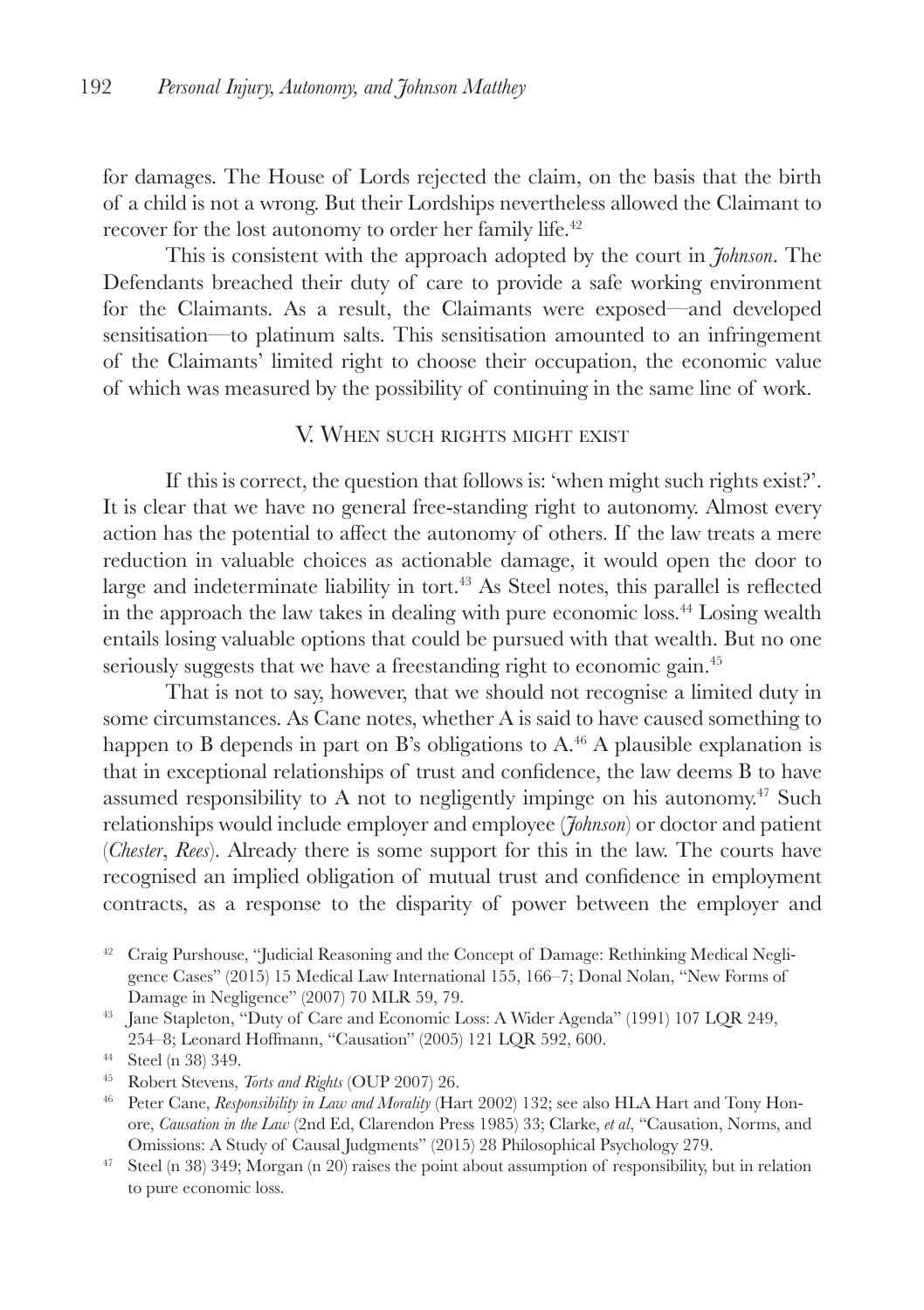employee.48 If the employee suffered from reduced employment prospects as a result of the breach, then the employer will be made liable for any continuing financial loss.<sup>49</sup> In Lord Nicholls' words, "employers must take care not to damage their employees' future employment prospects, by harsh and oppressive behaviour or by any other form of conduct which is unacceptable today as falling below the standards set by the implied trust and confidence term".<sup>50</sup>

Understanding damage as the infringement of an ancillary right helps to address Morgan's concerns. Whether his hypothetical university lecturer has suffered damage depends on the scope of his employer's duty to him.51 It is at least arguable that a university's duty does not extend to protecting a lecturer's choice to work around platinum salts. We can rest easy at night knowing *Johnson* will not lead to large, indeterminate liability.

This conception is supported by a close reading of Lady Black's speech in *Johnson*:

The restrictions on the work that can be done by Claimants… are attributable to the sensitisation, to which the protective provisions of the collective agreement *were a response*. These provisions reflect the fact that, because of the negligence… these Claimants' bodies are now in such a state that they need to avoid further exposure to platinum salts… But the *need for sensitised individuals to avoid exposure would apply whether or not there was a collective agreement*… whether the employer was Johnson Matthey or another employer who imposed no comparable restrictions.52 [Emphasis added]

Huang notes that, strictly speaking, the Claimants could still work around platinum salts.53 They did in fact do so. At trial, it was found that the Claimants were in fact sensitised before such sensitisation was detected. Yet they remained employed in positions that exposed them to platinum salts.<sup>54</sup> Any right that was infringed has its contents prescribed as a matter of law - the court deems the employer to have assumed responsibility to the Claimant, such that the employer came under a duty to avoid impinging on the Claimant's career opportunities.

<sup>48</sup> *Malik v Bank of Credit and Commerce International SA* [1998] AC 20 (HL).

<sup>49</sup> *ibid*; see also *Abbey National plc v Chagger* [2009] EWCA Civ 1202; [2010] ICR 397.

<sup>50</sup> *ibid* 38.

<sup>51</sup> *C.f.* the approach adopted in *Palsgraf v Long Island Railway Co* (1928) 248 NY 339, and *South Australia Asset Management Corp v York Montague Ltd* [1997] AC 191 (HL).

<sup>52</sup> *Johnson* (n 1) [43].

 $53$  Huang (n 20).

<sup>54</sup> *Johnson* (n 1) [43].